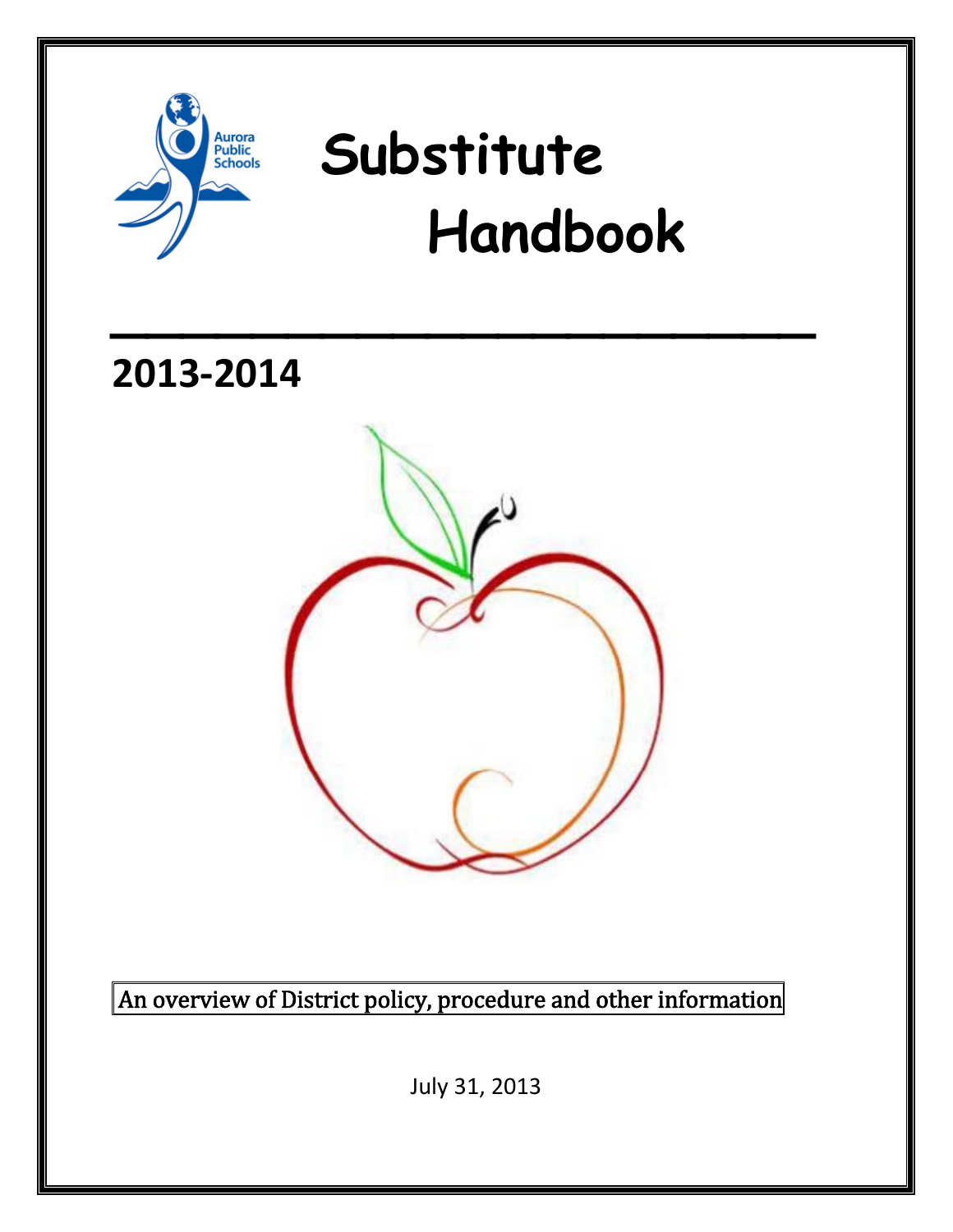## **Table of Contents**

- Page 4 **Introduction**
- Page 5 **Mission and Vision Statement**
- Page 6 **APS Leadership Team**
	- ❖ Board of Education
	- **❖** Administrative Staff
	- **❖ Human Resources**

#### Page 7 **General Information**

- Change of Name and Address
- ❖ Change of Phone Number or Email Address
- ID Badge
- Expired Substitute License
- Purge Request
- Automatic Termination
- ❖ Re-Activation
- ◆ Inactive Substitute Policy Change (Effective 7/31/13)

#### Page 8 **Substitute Duty Day**

- **❖ Reporting To Work**
- **❖ Reporting To Work Late**
- The Duty Day
- Ending The Duty Day
- **❖** Emergency Leave
- Page 9 **Effective Classroom Management Techniques**
- Page 9 **Multiple-Site Assignments**
- Page 9 **In-service/Special Workdays**

#### Page 10 **Evaluations Exclusions**

- ❖ Performance Evaluations
- **❖** Administrative Requests to Exclude
- ❖ Reason for Dismissal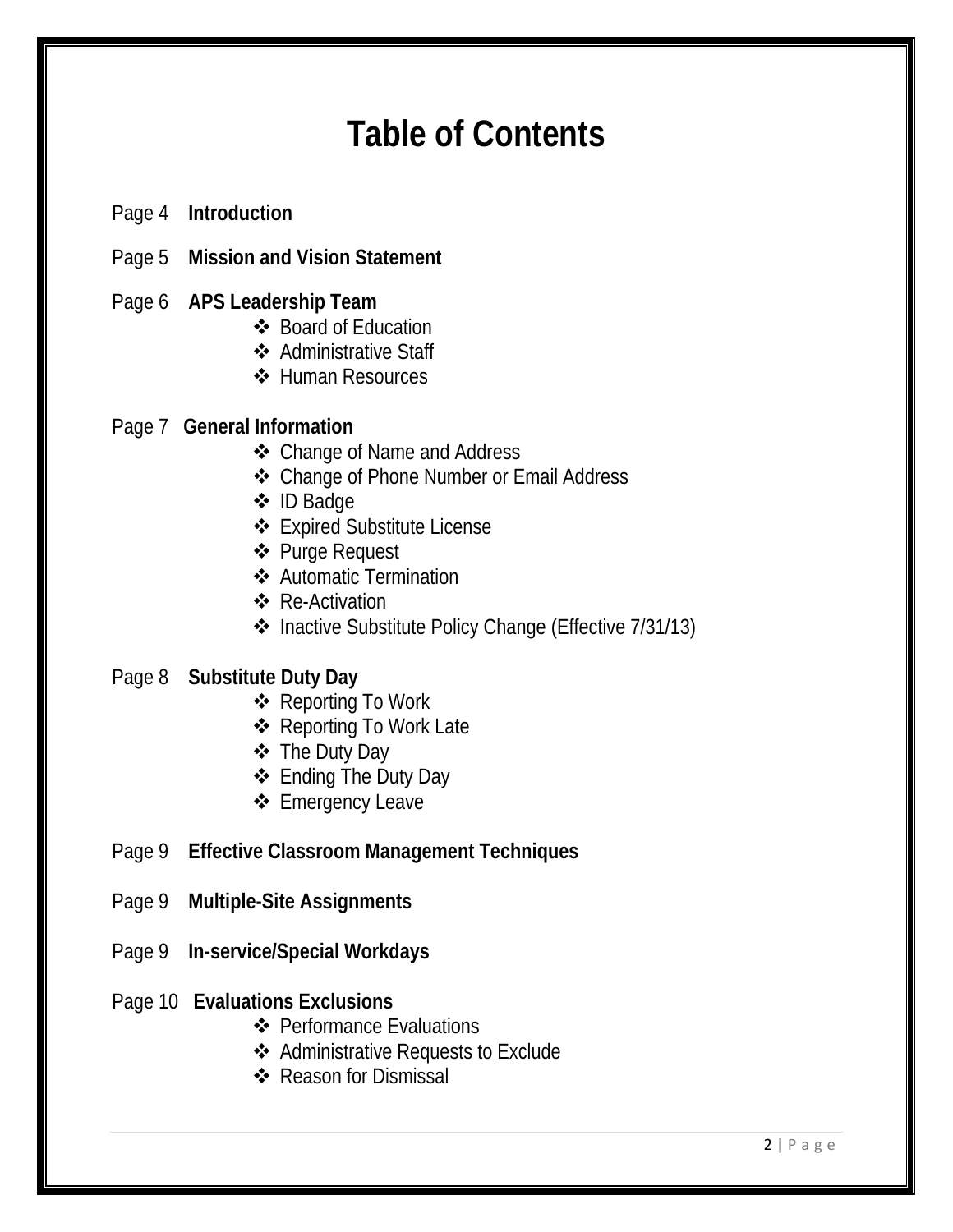### **Table of Contents**

#### Page 10 **Substitute Cancellation**

- Same Duty Day Cancellation
- $\triangleleft$  Sub jobs cancelled by the site
- Page 11 **Licensed Long Term Sub Assignments**
- Page 11 **License Super Sub Status**
- Page 12 **Substitute Assignments Not Considered Long Term**
- Page 13 **Licensed Substitute Pay Rates**
- Page 13 **Classified Substitute Pay Rates**
- Page 14 **Emergency School Closures**
- Page 15 **Worker's Comp & Reporting Child Abuse**

#### Page 16 **Substitute Expectations**

- Expectations for Licensed Substitutes
- Expectations for Classified Substitutes
- Page 16 **Pregnancy**
- Page 16 **Miscellaneous Guidelines**
- Page 17 **AESOP**
	- ❖ Substitutes Access to the Aesop Web/Phone System
	- ❖ Next Day and Future Absences
	- ❖ Same Day Absences

#### Page 18 **ATS Print Freedom**

Check Stubs And W-2 Online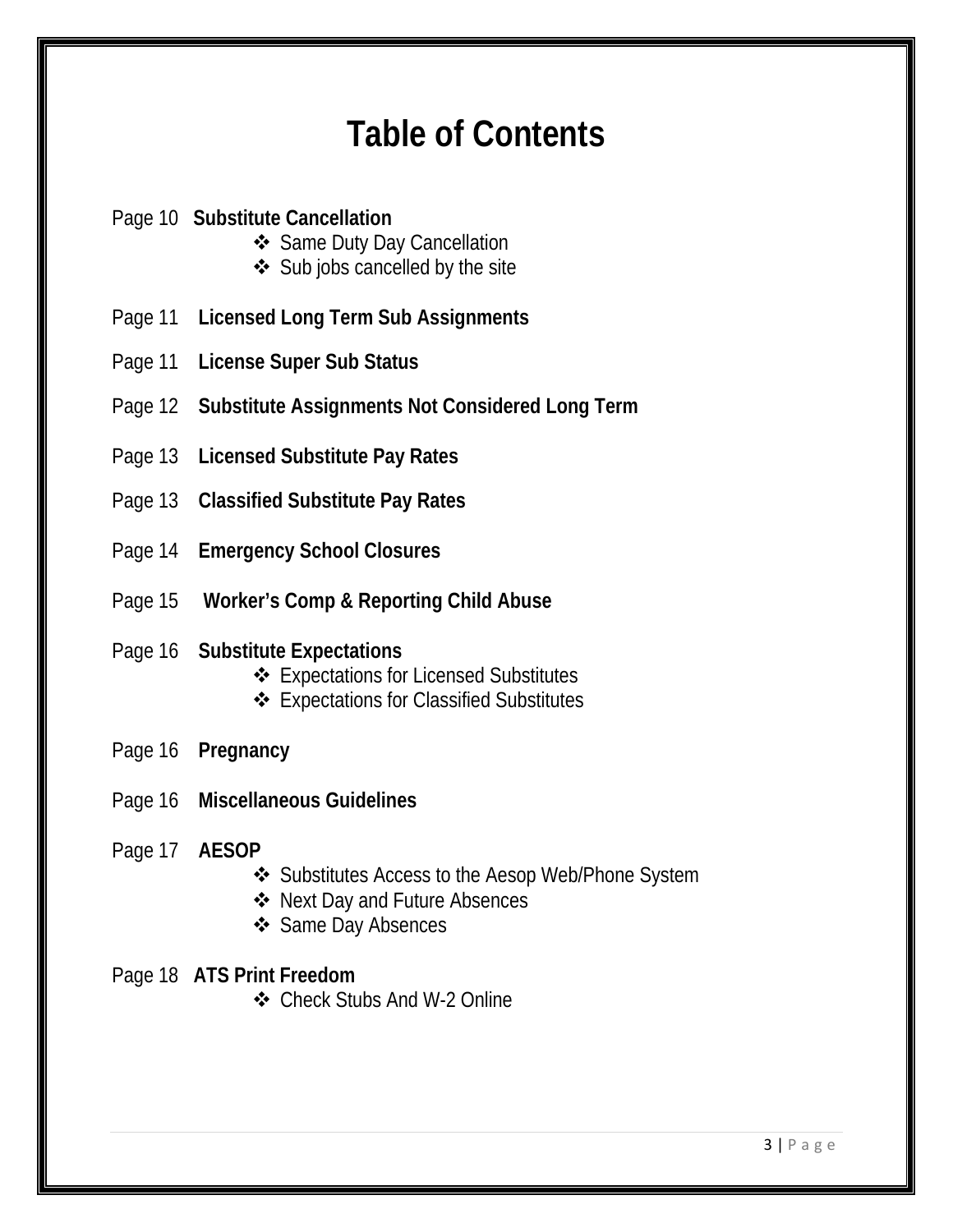*AURORA PUBLIC SCHOOL DISTRICT Division of Human Resources, ESC4 1085 Peoria Street Aurora, CO 80011 [www.aurorak12.org](http://www.aurorak12.org/)*

*Dear Substitute Staff Member:*

*Thank you for your interest in serving as a substitute teacher for the Aurora Public School District. We hope that your experiences will be rewarding and you'll be encouraged to go over and above the call of duty whenever necessary to achieve APS's mission and vision for every student.*

*We appreciate your service in our schools, and thank you in advance for helping make each day educationally productive for our students.*

*Sincerely,*

*Eula Campbell Assistant, Human Resources Substitute Office Phone: 3033448060 ext. 28029 Email: emcampbell@aps.k12.co. Fax: 3033261943*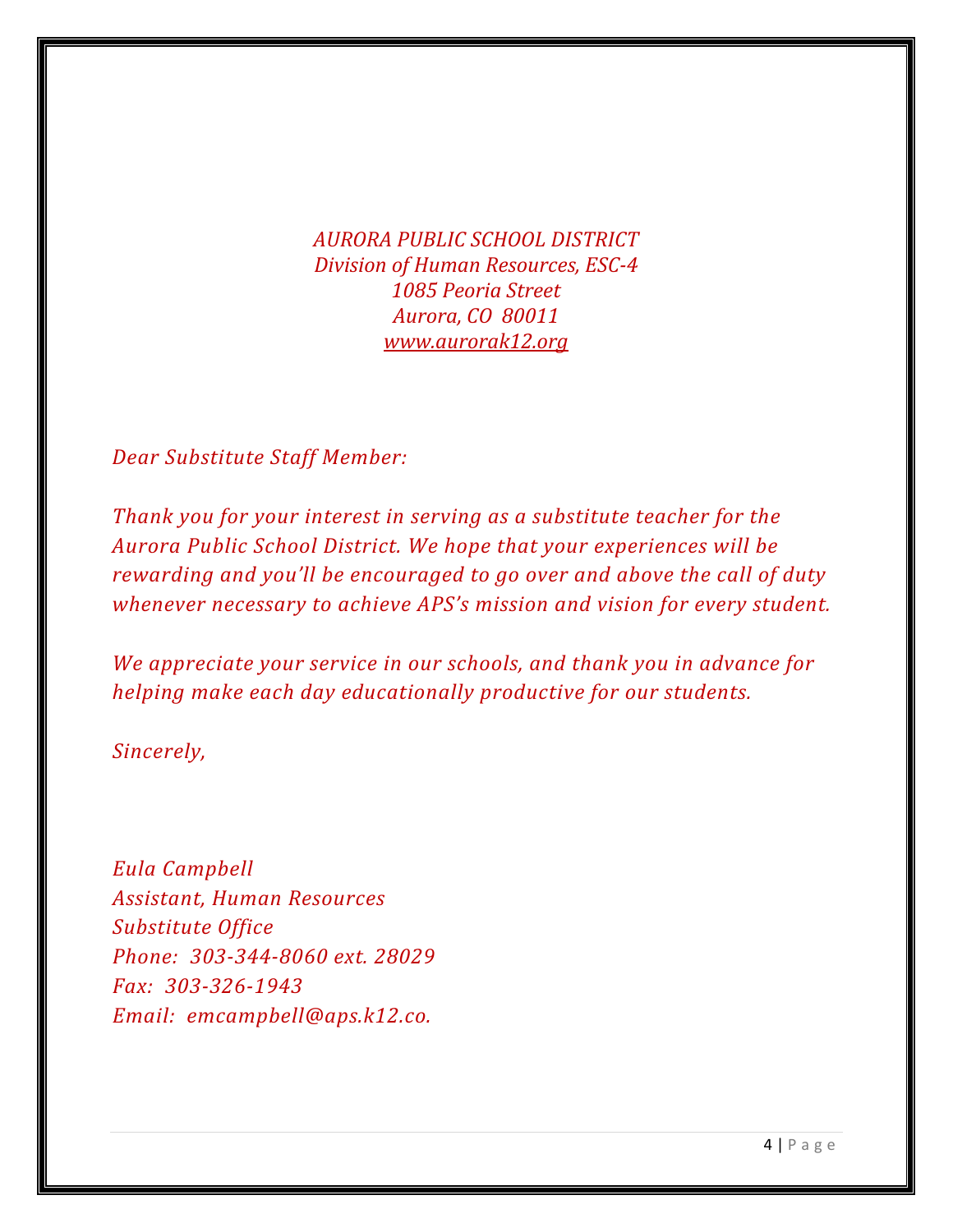# *Aurora Public School District*

*Division of Human Resources/1085 Peoria Street/Denver, CO 80011/3033448060*

#### **MISSION STATEMENT**

Teach every student within a safe environment the knowledge, skills and values necessary to enter college or careers and become contributing members of society who flourish in a diverse, dynamic world.



#### **VISION STATEMENT**

Graduate every student with the choice to attend college without remediation.

#### **Prepared by the Division of Human Resources**

The Aurora Public Schools commits that it will provide equal opportunities for employment and participation in the educational programs and activities of the District. These opportunities will be provided to all people regardless of race, age, color, creed, national origin, handicap or gender.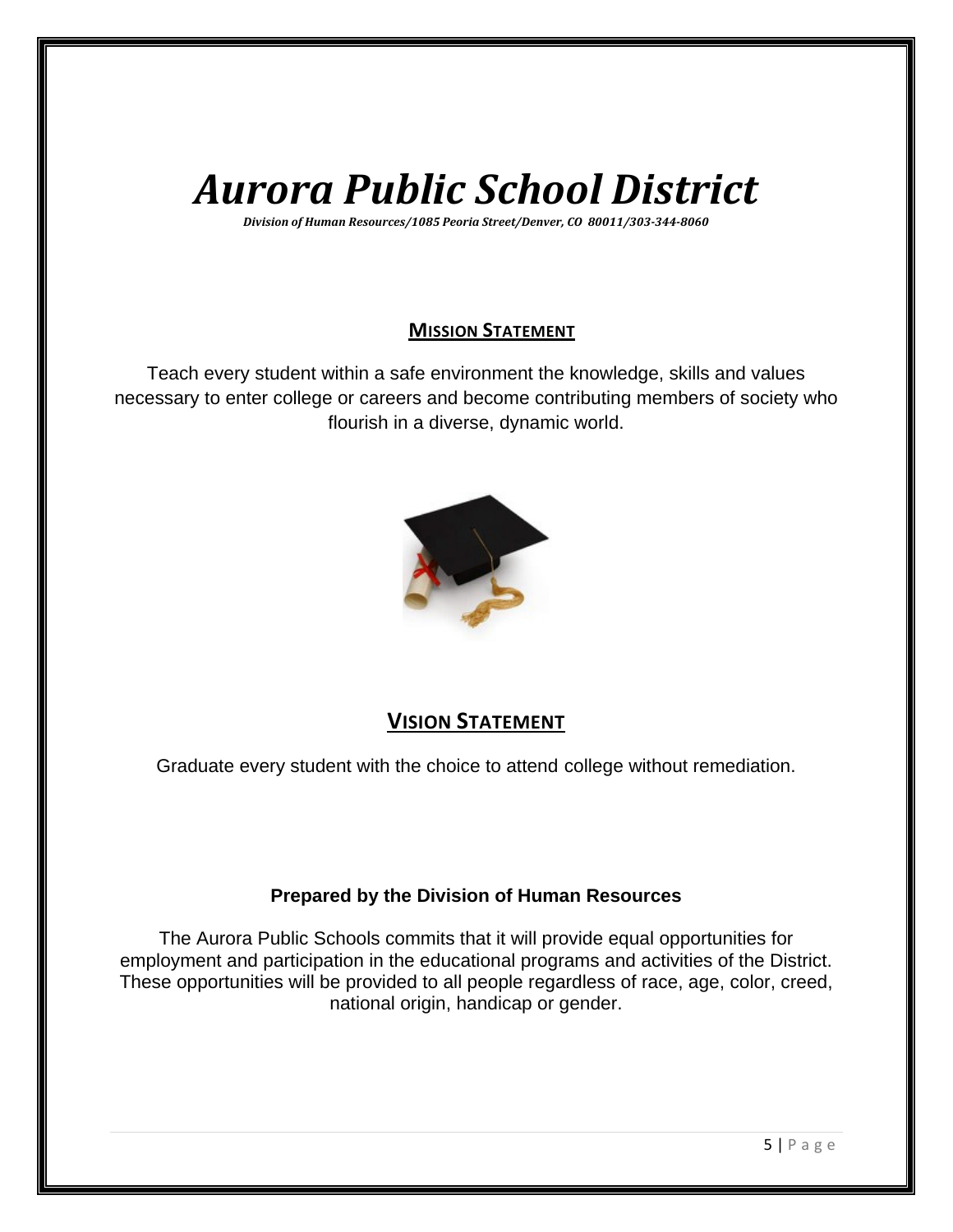# *Aurora Public Schools District*

### *LEADERSHIP TEAM*

#### **Board of Education**

JulieMarie A. Shepherd, President Cathy Wildman, Vice President Jane F. Barber, Secretary Dan Jorgensen, Treasurer Jeanette S. Carmany, Director Matthew L. Cook, Director Mary W. Lewis, Director

#### **Administrative Staff**

Rico Munn, Superintendent of Schools William Stuart, Deputy Superintendent Adrienne Bradshaw, Chief Financial Officer Vacancy, Chief Academic Officer Dr. Lisa Escarcega, Chief Accountability and Research Officer Vacancy, Chief Equity and Engagement Officer Damon Smith, Chief Personnel Officer Anthony Sturges, Chief Operations Officer

#### **Human Resources Staff**

Damon Smith, Chief Personnel Officer Jack Kronser, Director, Human Resources Kristen Munn, Director, Human Resources Myla Shepherd, Director, Human Resources Katrina Smith, Coordinator, Human Resources

For school locations, addresses and phone numbers, and other district information, please access the district website at [www.aurorak12.org](http://www.aurorak12.org/)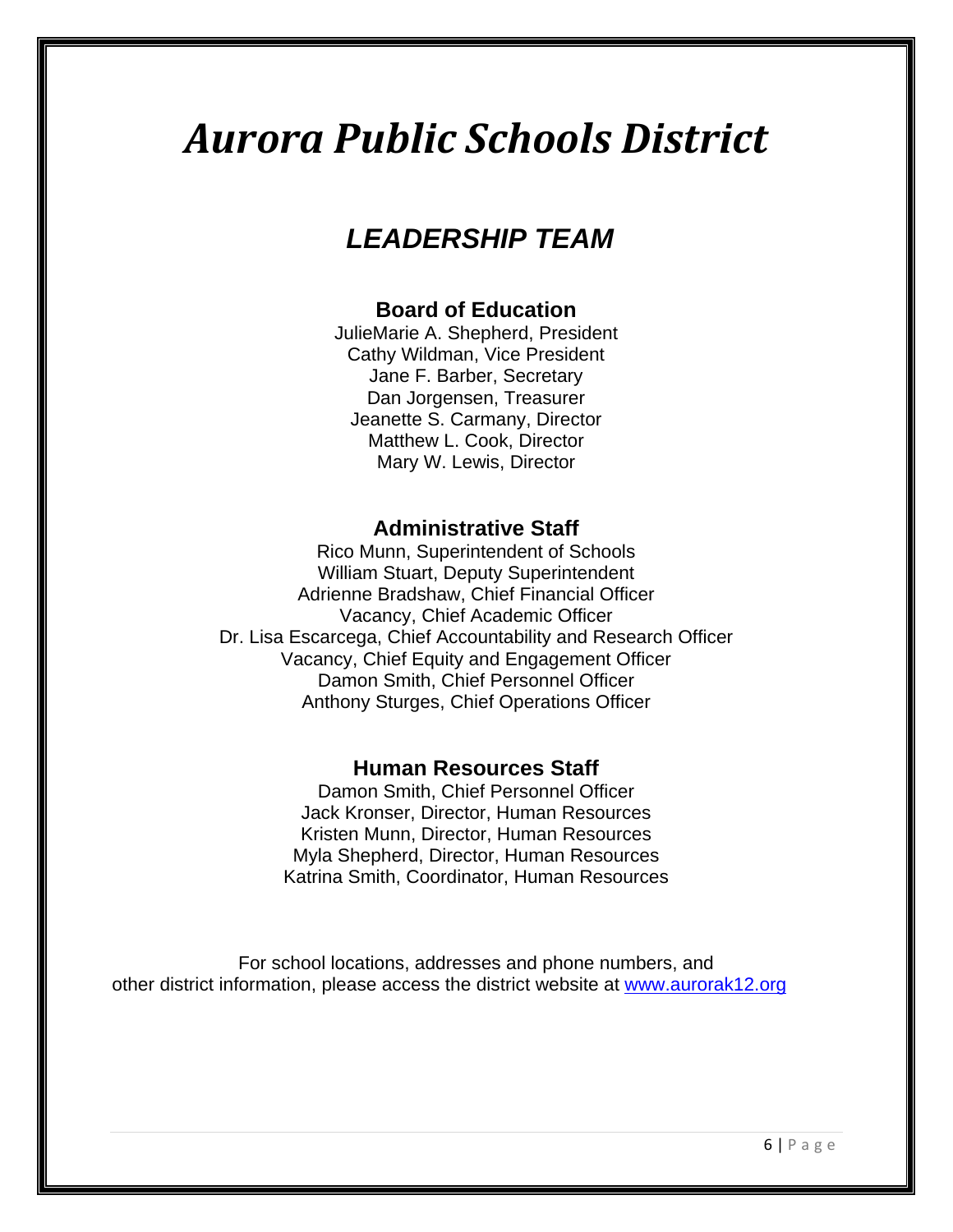### **APS SUBSTITUTE POLICIES AND PROCEDURES**

#### **GENERAL INFORMATION**

#### **NAME, ADDRESS, PHONE NUMBER AND EMAIL ADDRESS**

- $\Box$  Name changes must be made in person, (with the appropriate legal documentation) at ESC -4, Division of Human Resources; room number 109.
- $\Box$  A written request must be submitted to the sub office to change an address, phone number or email address.

#### **I.D. BADGE**

- $\Box$  Substitutes are required to wear their District ID Badge, (clearly display picture and name) whenever they are on district property.
- ID Badges are processed year round in the Employee Services Office; room number 108 between 7:30am - 4:15pm at 1085 Peoria Street, ESC-4. Please bring your old ID Badge to receive your new ID Badge. All Lost ID Badges are \$10.00 to replace.

#### **EXPIRED SUBSTITUTE LICENSE**

- $\Box$  If your Substitute Authorization/Teaching License has expired, you will be made inactive in the Aesop system until your new License has been submitted to the sub office.
- $\Box$  You may submit the online paid receipt to the sub office if you have not received your actual renewed License. But no extension will be granted until the Colorado Department of Education online Licensure Status displays an Active Status.

#### **PURGE REQUEST**

- **□** Substitutes may request to be removed from the APS Substitute Pool at any time during the school year by submitting a written request to the sub office via email.
- $\Box$  Please include the reason why you would like to be removed from the sub pool.

#### **AUTOMATIC TERMINATION**

- $\Box$  If twenty (20) sub assignments are not obtained within the current school year, regardless of reason, substitutes will be removed from the APS Substitute Pool at the end of the current school year.
- $\Box$  Substitutes will receive a letter via regular mail of termination.

#### **RE-ACTIVATION**

- $\Box$  Substitutes who have been automatically terminated may reapply for a substitute position with APS. Rehiring will be based on previous sub cancellations, exclusions, and at the discretion of the Substitute Office. Rehired substitutes will not assume previous sub status.
- $\Box$  Returning substitutes who have been purged upon their request, (within the same school year) may be reactivated within the same school year, and assume their previous sub status.
- $\Box$  If more than a year has lapsed since substituting for APS, the returning substitute must apply as a new applicant.

#### **INACTIVE SUBSTITUTE POLICY CHANGE (Effective July 31, 2013)**

 $\Box$  Substitutes are required to work twenty (20) sub assignments each school year in order to remain in the APS Substitute Pool.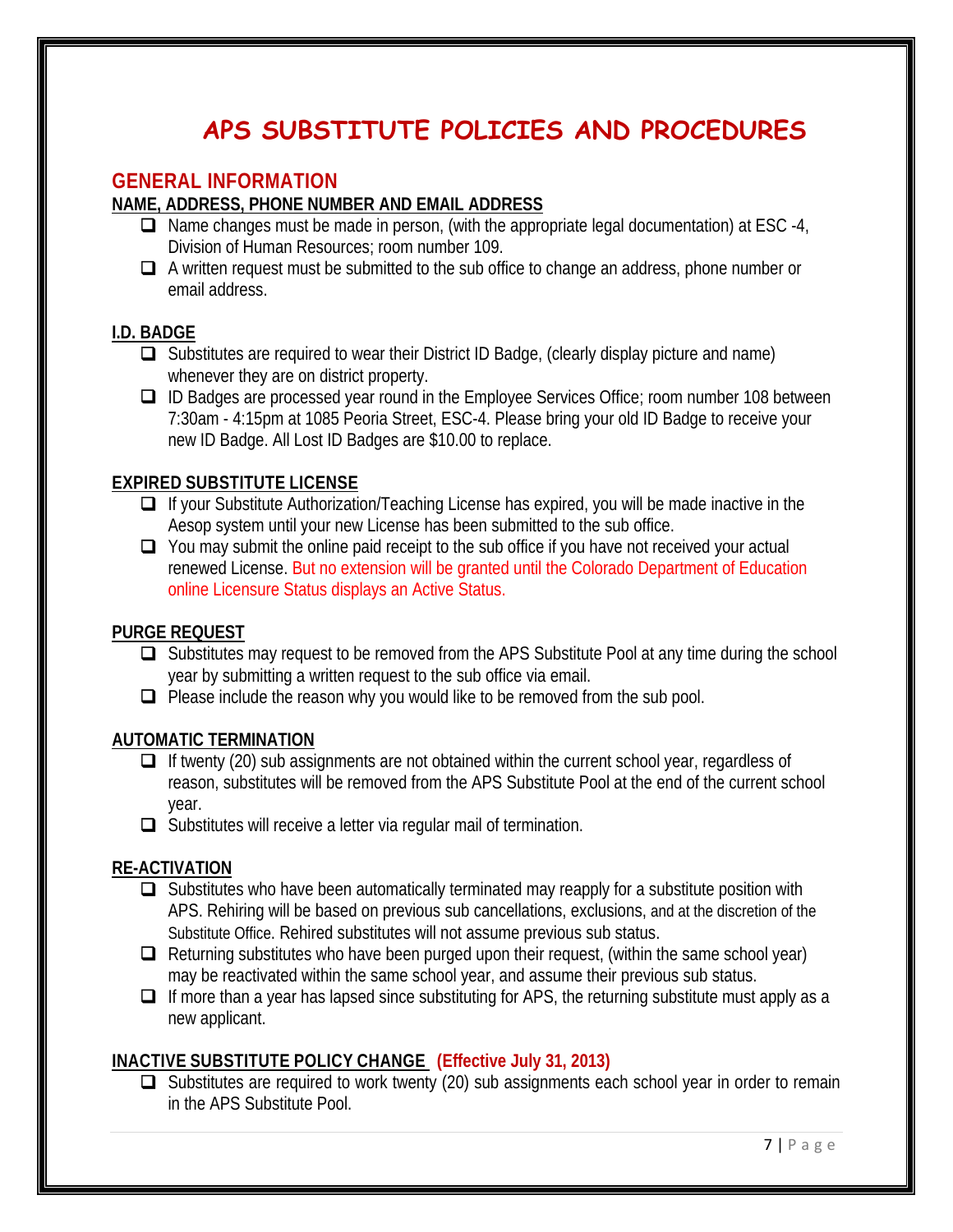- $\Box$  If the twenty sub assignments are not obtained, regardless of reason, substitutes will be removed from the APS Substitute Pool at the end of the current school year.
- $\Box$  The substitute will receive a letter notifying them of termination via USPS mail.
- $\Box$  The substitute may reapply for a substitute position with APS. Rehiring will be based on previous sub cancellations, exclusions, and at the discretion of the Substitute Office. Rehired substitutes may not assume previous sub status.
- $\Box$  These new policies will not apply to substitutes hired in March through the end of the current school year due to the limited number of school days remaining.

#### **SUBSTITUTE'S DUTY DAY**

#### **Reporting to Work**

- $\Box$  Substitutes are expected to arrive dressed in a professional manner or will be asked to leave without pay. Substitutes are required to arrive at the assigned site early enough to make adequate preparation for the day's activities.
- Substitutes must report to the main office first to **sign in** and receive instructions of the daily schedule, directions to rooms, review the lesson plans, location of materials, special activities, etc. If you are not given these items, check with the office or departmental personnel for assistance.

#### **Reporting to Work Late**

- $\Box$  Substitutes may not arrive later than the specified duty day without the site administrator's permission; unless the assignment is offered after the start time of the job. Substitutes who arrive later than the specified duty day without permission can be cancelled from the sub job that day and will not receive compensation from the site.
- $\Box$  Substitutes that are in a consecutive assignment who arrive later than the specified duty day without permission can be cancelled from that duty day and the remaining consecutive days, and will not receive compensation from the site.
- **Substitutes that accept a sub assignment after the scheduled reporting time must arrive at the site (1) hour from the time he/she accepts the assignment**. Substitutes that arrive later than (1) hour from the time he/she accepts the assignment can be cancelled from the sub assignment that day and will not receive compensation from the site. **The substitute must call the school before reporting to the sub assignment at the school. If the sub reports to the school, (but did not call) and is no longer needed, the substitute will not be compensated.**

#### **The Duty Day**

- $\Box$  A substitute's duty day corresponds with that of the person for whom he/she is substituting. The duty hours may vary; AESOP will specify the hours for each assignment.
- $\Box$  Substitutes are required to arrive at the specified time unless the assignment is offered after the start time of the job.
- $\Box$  If a substitute is not in a long term assignment, they do not have a planning period and can be asked to sub/work in whatever area is needed during this planning period time.
- $\Box$  Substitutes have a professional obligation to use extreme caution in expressing personal reactions and opinions about their classroom/office and school/site observations.
- □ Observations relative to students, teachers, parents, school programs, or other personnel should be discussed with the administrator in a professional manner if necessary.
- $\Box$  Please do not leave the site/school during a fire drill.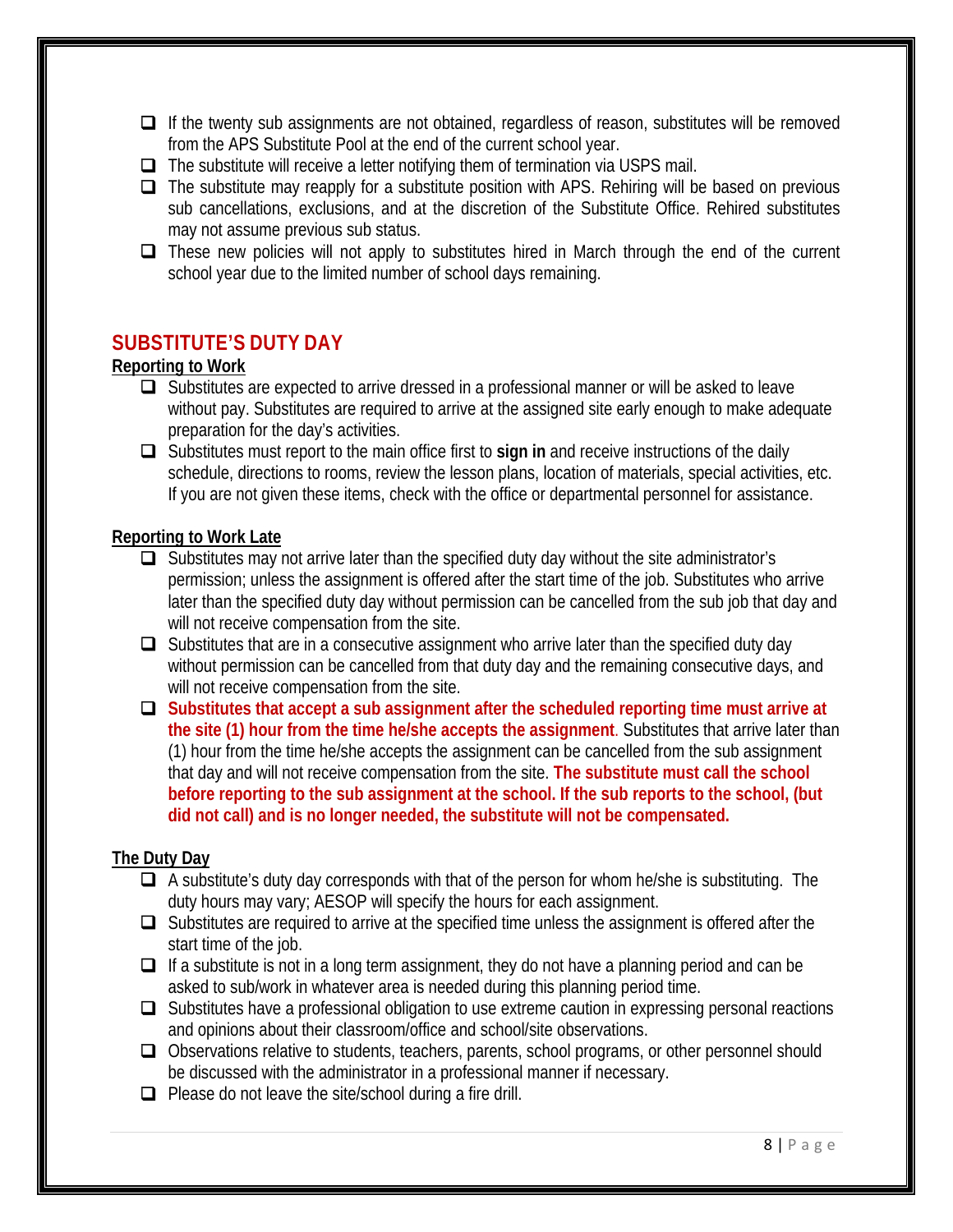#### **End of Duty Day**

- $\Box$  Please leave the room/office and its contents in order.
- $\Box$  A short summary of the activities completed should be prepared for the regular teacher and placed in the lesson plan book.
- $\Box$  Please sign out at the main office.
- Please return keys and materials, **(Do not keep keys for a multiple day assignment).**
- $\Box$  Please note that in some cases, it may be necessary for substitutes to collect money from students. An accurate record of any funds collected is essential, as well as a report for the regular teacher. All collected money must be turned in to the site's main office at the close of the day. Never leave money in the classroom unattended.

#### **EMERGENCY LEAVES**

- $\Box$  Please inform the site administrator immediately of your emergency.
- $\Box$  If you become ill during a duty day, please inform the school nurse immediately.
- $\Box$  If an emergency leave occurs before the actual school start time, the sub will not be compensated for a half duty day.
- The site will contact the Substitute Office only if a replacement sub is needed.
- **It is the substitute's responsibility to add the non-work day in Aesop, stating the reason for the emergency leave.**
- $\Box$  All emergency leaves are recorded for uniformity.

#### **EFFECTIVE CLASSROOM MANAGEMENT TECHNIQUES**

Substitutes should present a confident, organized, and professional appearance. Substitutes are the adult role model, who must provide an example for students to follow. Below are very important guidelines to remember, as well as follow:

- $\Box$  Please be professional.
- $\Box$  Anticipate conflict with students.
- $\Box$  Think about how to avoid problems before they occur.
- $\Box$  Treat each student as an individual.
- Never ridicule or embarrass a student.
- $\Box$  Do not make threats toward students or staff.
- $\Box$  Follow the established lesson plan.
- Never initiate physical contact with a student. **Do not touch a student!**

#### **MULTIPLE-SITE ASSIGNMENTS**

There is no reimbursement for mileage, and assignments should be accepted based on the substitute's ability to travel. Specialist teacher assignments such as Art, PE, Music, Media, Foreign Language, and Special Education may require the substitute to travel between sites.

#### **INSERVICE & SPECIAL WORKDAYS**

In-service and special work days are not paid days for substitutes unless the substitute is in a long-term assignment and has confirmed with the site administrator that he/she is to report on these days. Substitutes in a long term consecutive assignment or regular sub assignments do not acquire the parent conference exchange days.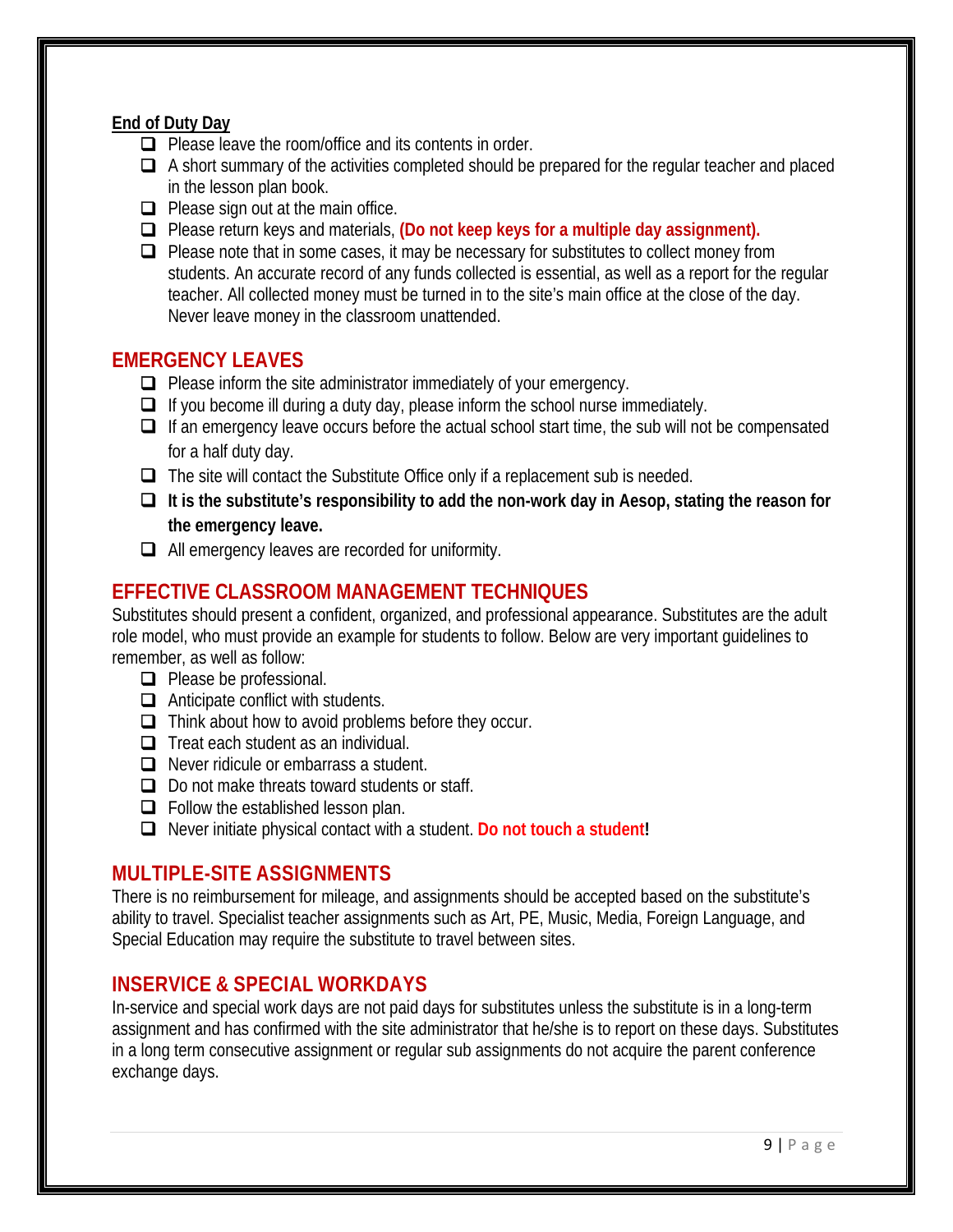#### **SUBSTITUTE CANCELLATIONS**

#### **Same Duty Day Cancellation**

The school is left without a teacher in the classroom when a substitute teacher cancels a previously accepted assignment on the day of the accepted assignment. This is very disruptive to the learning environment and the school is left with little or no opportunity to fill the classroom position.

- **A.** Substitutes that cancel an assignment on the same duty day must follow these steps:
	- **1.** Cancel the assignment in AESOP if possible.
	- **2.** Please call the site. If you need to leave a message at the site, please include the confirmation number and the name of the employee that you are assigned to sub for. If no one is available when you call the school, please leave your message on the school's absentee voice mail. The school secretary will remove your name from that duty day assignment and the system will begin calling out to other subs in an attempt to fill the sub job.
	- **3.** Please email or call the sub office stating the information below:
		- $\triangleright$  The reason for the cancellation
		- $\triangleright$  The confirmation number
- **B.** If excessive cancellations occur, regardless of the reason, substitutes can be removed from the substitute pool permanently.
- **C.** When the site cancels an assignment on the same duty day; the site will try to contact you. If no contact is made; once you are at the school, the site will attempt to find you another assignment that day.
- **D.** If the site doesn't find you another assignment that day; **you must call the sub office for assistance in finding you another sub assignment that day before you leave the site. If you fail to call the sub office before leaving the site, you will not receive pay for that day.**
- **E.** If the site or sub office finds you another sub assignment and you decline the alternate assignment, regardless of the reason, you will not receive pay for that day.
- **F.** If an alternate assignment is not available, substitutes will receive one-half day's pay. Please note that this process is for daily assignments only.

#### **Sub Jobs Cancelled by the Site**

- $\Box$  The sites may need to cancel a sub job for various reasons; therefore it is a good idea to doublecheck that your job has not been cancelled before you show up to the site.
- $\Box$  When a job is cancelled, the system will automatically send a confirmation to the sub. And the site will try and contact the sub of the cancellation.
- $\Box$  The site must try to give a 3 hour notice to the sub that is assigned to a sub job that will to be cancelled.
- $\Box$  If the sub arrives at the site after the sub job has been cancelled for that same duty day, please see the guidelines for same duty day cancellations.

#### **EVALUATIONS AND EXCLUSIONS**

#### **Performance Evaluations**

 $\Box$  Such as expected of contracted employees, substitutes are held to the same standards of professionalism as representatives of the Aurora Public Schools during and after work hours.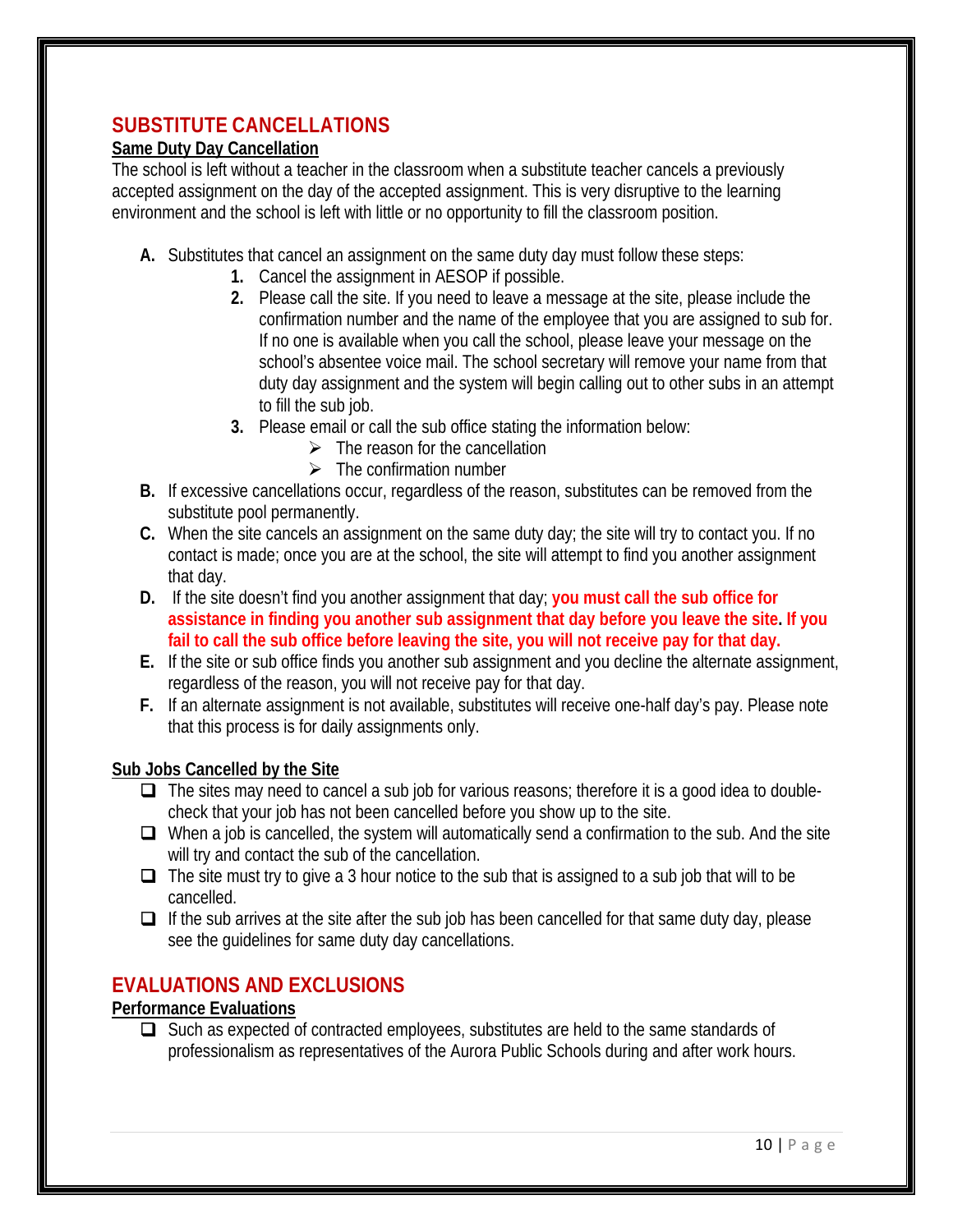- $\Box$  Substitutes who engage in conduct, (whether on or off the job) which adversely affects the substitute's ability to do his/her job or which reflects adversely on the district may be dismissed from the substitute pool.
- $\Box$  Substitutes may be evaluated by the regular classroom employee as well as the site administrator. Upon receipt by the Substitute Office, poor evaluations will be assessed on an individual basis, and substitutes may be called in to review performance concerns.
- $\Box$  If performance is significantly poor, the site supervisors may request that the substitute not be sent to their site again. Additionally, a substitute can be removed immediately based on the severity of an incident.

#### **Administrative Requests to Exclude**

- ¾ Performance Issues
- ¾ Personnel Investigation
- ▶ Lack of Professionalism
- $\triangleright$  Excessive Late Arrival
- ¾ Excessive Cancellations of Assigned Sub Jobs (regardless of reasons)
- ¾ Excessive Emergency Leaves (regardless of reasons)

#### **Reasons for Dismissal (Including but not limited to the following)**

- $\Box$  If an incident is severe or for cumulative incidents.
- $\Box$  If three (3) sites direct the Substitute Office to exclude a substitute.
- $\Box$  If an administrator directs the Substitute Office to remove a substitute (regardless of reason)
- $\Box$  If substitute engages in conduct, whether on or off the job, which adversely affects the substitute's ability to do his/her job or which reflects adversely on the district.

#### **SUPER SUB STATUS (Licensed Substitutes)**

- A. Super Sub Status is reached after 60 days of substituting for APS during a school year.
- B. Pay increases on the 61st day to \$130 per day until the end of the current school year.
- C. **It is the substitute's responsibility to notify the Substitute Office when he/she has reached 60 days of substituting in a school year.**
- D. Super Sub status cannot be achieved by a substitute who has been excluded from a site for any reason.
- E. After becoming a Super Sub for a second and third consecutive year, a one-time bonus of \$600 will be paid.
- F. If a Substitute obtains Super Sub status for three consecutive years, he/she will begin their fourth year at a rate of \$130.00 a day (\$65.00 half day). This pay scale will remain in effect for the following years, as long as 60 days are worked each school year.
- G. If 60 days are not worked during a school year, the substitute pay will return to the normal daily rate of \$90.00 per day the following school year, *and the count for the consecutive years will start at "0".* And due to the increase in pay over the course of the school year, the \$600 super sub bonus will not apply to those who reach this consecutive service rate.

#### **LONG TERM SUBSTITUTE ASSIGNMENT (Licensed Substitutes)**

Before you accept a long term sub assignment, it is important for you to know, understand, and agree to the following terms and conditions of working as a long-term substitute in Aurora Public Schools: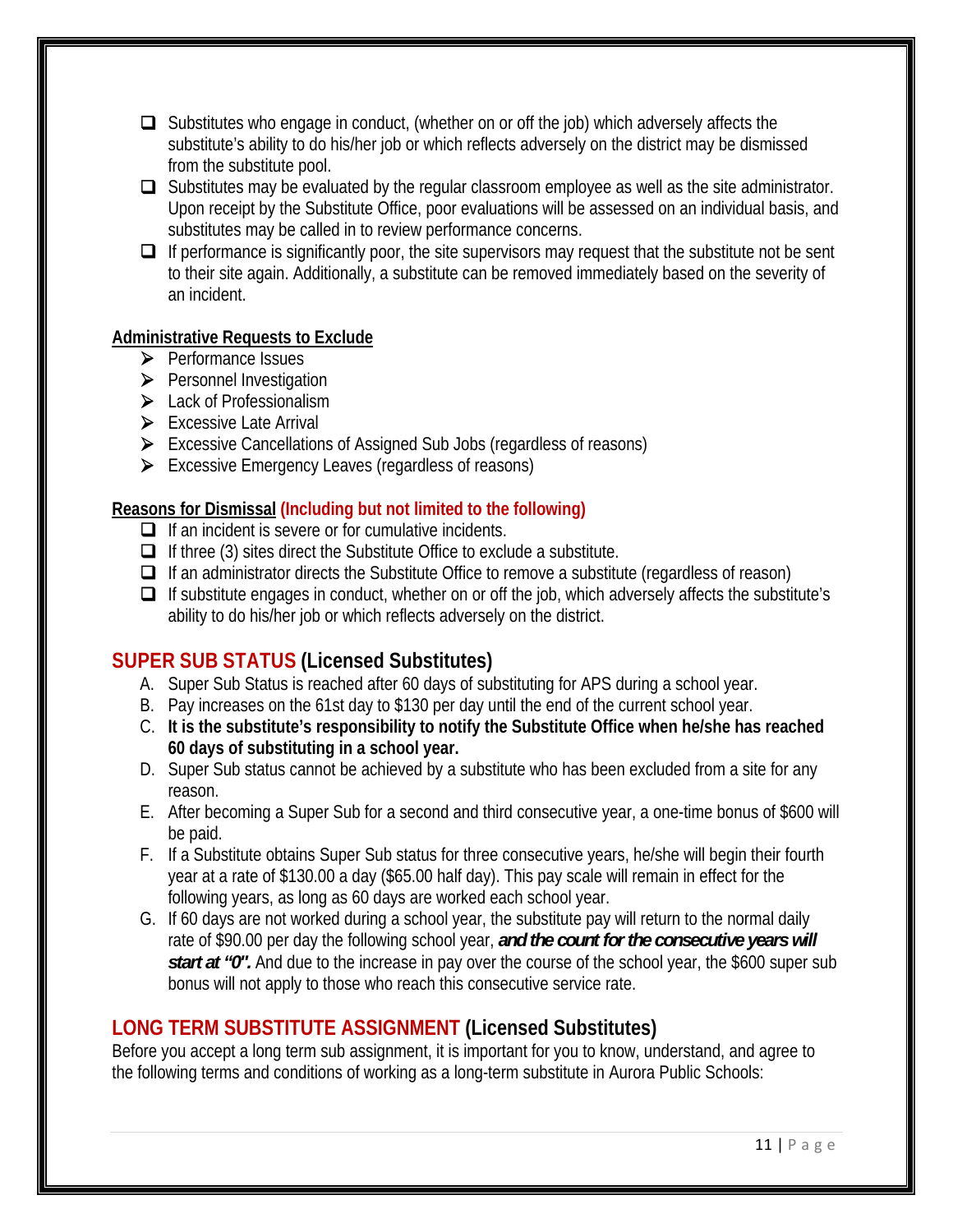- Your assignment is not an appointment to a continuing contract position.
- By accepting the assignment you do not become a contracted employee and you are not covered by the collective bargaining agreement between the Aurora Public Schools and the Aurora Education Association.
- The period of time that you work as a long-term substitute will not be counted toward advancement on the teachers' salary schedule.
- If the above referenced long-term substitute assignment extends beyond 89 days, and because the school district is not in a position to offer you a regular teaching contract, your service will be interrupted prior to the expiration of the 89 days in order that neither you nor APS inadvertently incurs a contractual obligation.
- **By accepting this long-term assignment you are agreeing to remain in the position for the entire period of time.** If for some reason you are unwilling or unable to complete the assignment your pay will revert back to the normal \$90 per day for days 1 - 10 of the long-term assignment. An adjustment will be made on your next APS paycheck to reflect the rate for the actual number of days worked at the assignment.
- Illness or injury of one or two days will not constitute a reason to lose long-term pay.
- Absences which average more than one day per month of service will be evaluated on an individual basis to determine if long-term pay will be rescinded.
- Long-term assignments are defined based on the assumption that substitutes in these positions take on the responsibilities of the regular classroom teacher. Such responsibilities will include instructional planning, record keeping, grading, etc.
- Due to the extra responsibilities, substitutes in a long-term consecutive assignment are paid \$90 or \$130 per day (depending on Super Sub status) for the first 10 days, and \$135 per day on the 11<sup>th</sup> day until the end of the same consecutive long term assignment.
- **The same consecutive long term assignment should have the same job number from the beginning of the assignment until the end.**
- When it is known in advance that a substitute will be employed for a period of 45 or more consecutive days in the same assignment, the rate of pay for the consecutive long term assignment shall be \$135 per full day worked, beginning the first day.
- It is the site's responsibility to enter the long term assignment in AESOP and give the substitute the confirmation number for the consecutive long term assignment.
- **It is the substitute's responsibility to notify the sub office when they are in the same assignment that has exceeded 10 days.** Please indicate the date the long term assignment began, and the date the long term assignment ended or will end.
- If a long term sub will be absent on any given day during the long term assignment, the sub must contact the school so that a replacement sub can be acquired for that day.

#### **SUB ASSIGNMENTS NOT CONSIDERED LONG TERM**

- $\Box$  A long term assignment does not include (3) consecutive days to a week break in the same consecutive assignment. (Seasonal school breaks does not apply).
- $\Box$  A long term assignment does not include an absence, (with or without a replacement sub) where the assigned substitute in the long term assignment subs for someone else; whether at the same site of the long term assignment or any other site.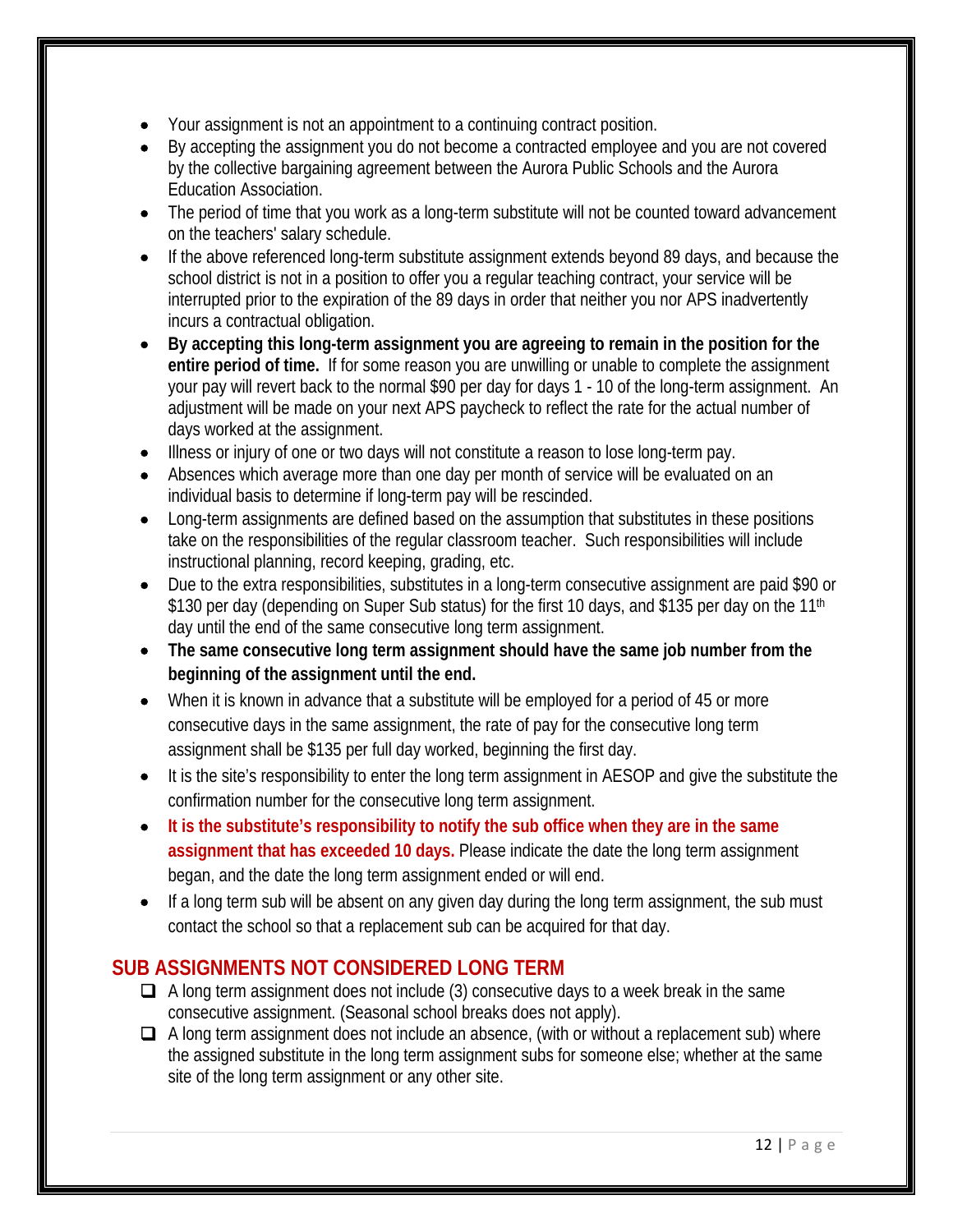- When the long term assignment has more than one confirmation number, (accept for non-work days).
- $\Box$  If the sub works in the same sub assignment each week under a new confirmation number each week, this is not considered a long term assignment; and you will not be paid at the long term sub rate.

#### **LICENSED SUBSTITUTE PAY RATES**

To be eligible for a full day's pay, substitutes must fulfill the normal duty day of the teacher for whom they are substituting and perform the teaching-related duties required by the site during the duty day. Substitutes receive pay for hours worked (see pay rate chart below) and in some cases will be expected to cover other classes during planning periods of the absent employee without any extra duty pay.

| Rate                                                                                                       | <b>Full Day =</b><br>Any time over 3.75 hours | Half Day =<br>3.75 hours<br>or less |
|------------------------------------------------------------------------------------------------------------|-----------------------------------------------|-------------------------------------|
| Code 1<br>Daily Rate or first 10 days rate when in a long term sub<br>assignment that's less than 45 days. | \$90                                          | \$45                                |
| Code 3<br>(Super Subs who have subbed 60 or more days in a single<br>school year and APS Retirees)         | \$130                                         | \$65                                |
| Long-Term Assignment                                                                                       | \$135                                         | \$67.50                             |

#### **(Effective July 1, 2013)**

#### **CLASSIFIED SUBSTITUTE PAY RATES**

Classified substitutes are paid on an hourly basis for the time they work, exclusive of lunch and any allowed breaks in the daily schedule. Regular classified subs (not retirees) earn Step-A hourly rate of the position for which they are subbing. A Retired Classified Employee who sub, earn step E hourly rate of the position for which they are subbing. To be eligible for a full day's pay, substitutes must fulfill the normal duty day of the employee for whom they are substituting.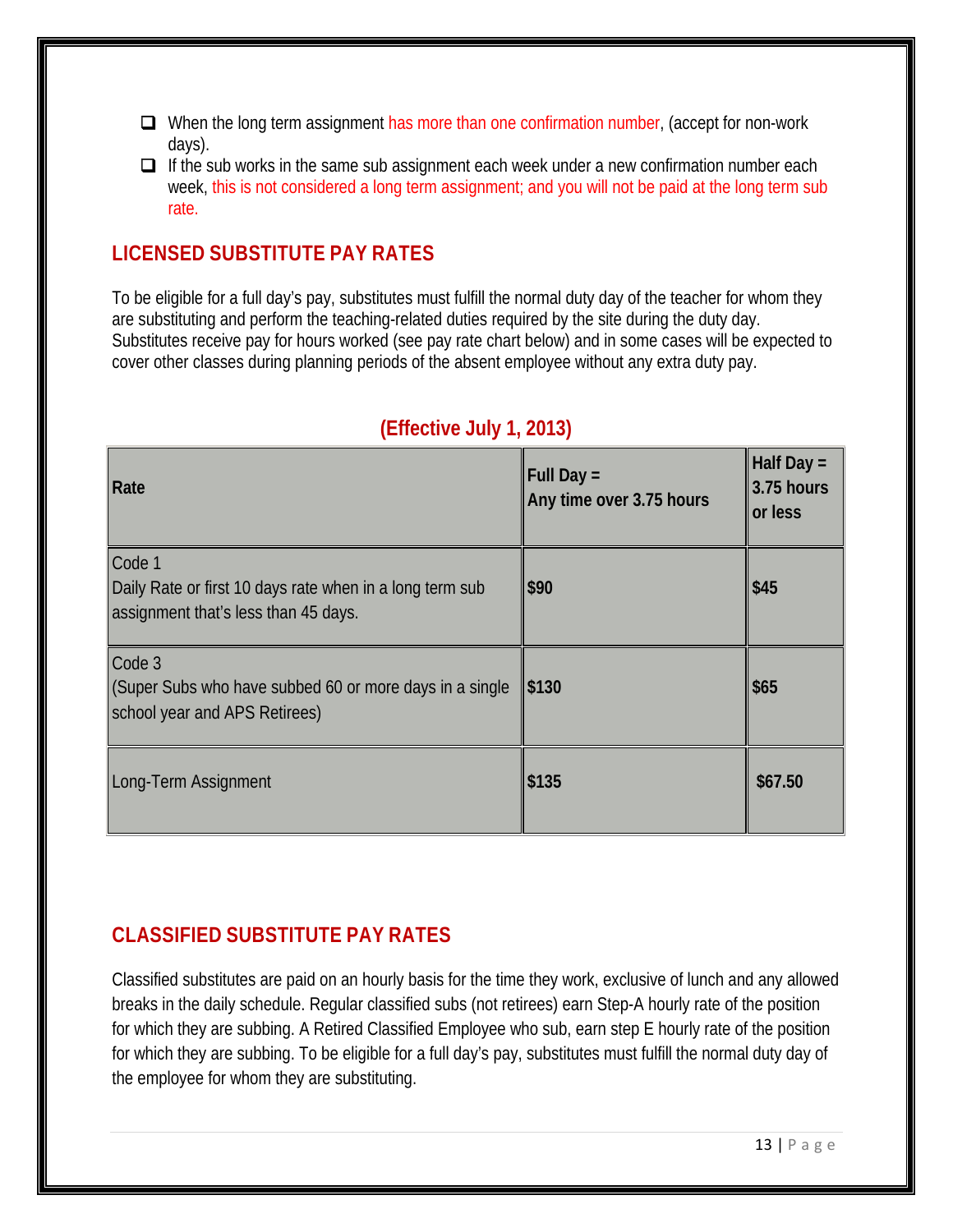| (Effective July 1, 2013) |  |  |
|--------------------------|--|--|
|                          |  |  |
|                          |  |  |

| All rates are subject to change without   |              | <b>HOURLY</b> | <b>RETIRED CLASSIFIED</b> |           |
|-------------------------------------------|--------------|---------------|---------------------------|-----------|
| further notice from APS                   | <b>PAY</b>   | <b>RATE</b>   | <b>SUBS HOURLY</b>        | $\hat{m}$ |
|                                           | <b>RANGE</b> | <b>STEP A</b> | <b>RATE - STEP E</b>      |           |
|                                           |              |               |                           |           |
| Para educator, Before and After Assistant | 13           | 10.16         | 12.33                     |           |
| Para educator, Classroom, Media           |              |               |                           |           |
| Assistant, and Preschool                  | 16           | 10.86         | 13.20                     |           |
| Para educator, Cross Categorical and      |              |               |                           |           |
| Health/Office                             | 20           | 12.02         | 14.65                     |           |
| Para educator, Emotionally Disabled, and  |              |               |                           |           |
| <b>Clerk General Ed Support</b>           |              |               |                           |           |
|                                           | 23           | 12.92         | 15.71                     |           |
| Para educator, Infant Lab/Kids Tech,      |              |               |                           |           |
|                                           | 24           | 13.20         | 16.14                     |           |
| Para educator, Severe Nds/Life Skills     |              |               |                           |           |
|                                           | 25           | 13.54         | 16.48                     |           |
| Educational Assistant, Classroom          | 27           | 14.18         | 17.32                     |           |
| Campus Monitor and Clerk, Department      | 28           | 14.65         | 17.74                     |           |
| Secretary, Department                     | 31           | 15.71         | 19.06                     |           |
| Secretary, Principal                      | 36           | 17.74         | 21.61                     |           |
| Hearing Interpreter                       | 38           | 18.67         | 22.61                     |           |
| Facilitator, Preschool                    | 40           | 19.60         | 23.80                     |           |

#### **EMERGENCY SCHOOL CLOSURES**

Substitutes are not paid for days when the school is closed due to emergencies. School closures due to emergencies include but are not limited to, inclement weather, power outages, water line breakage, school lock-down, etc.

**If the APS district closes schools or delays start times, announcements will be made:**

- **on local television and radio stations**
- **on the [APS website](http://aurorak12.org/)**
- **on [Facebook](http://facebook.com/aurorak12) and [Twitter](http://twitter.com/aurorak12)**
- **on the APS Emergency Line (303-326-1080)**
- **and sent to parent phones using Connect-Ed.**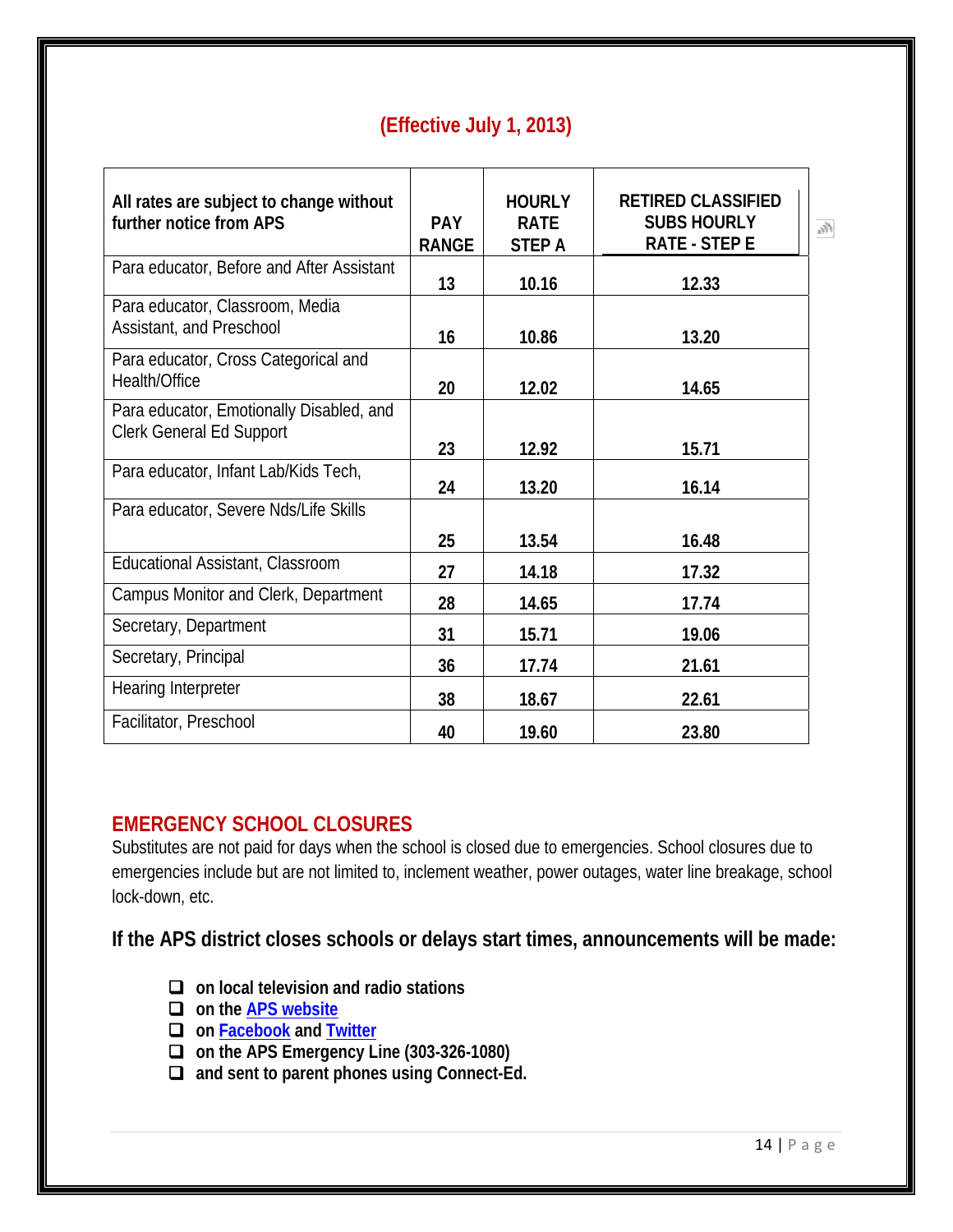#### **How Weather Conditions are Assessed**

APS staff members assess conditions beginning just after midnight to determine the impact on operations. Should we need to close schools or delay the start of the school day, the Superintendent and staff will make the decision as early as possible.

Once a decision is made, information about the decision is shared as soon as possible with all media, posted on the [APS website](http://aurorak12.org/), [Facebook](http://facebook.com/aurorak12) and [Twitter](http://twitter.com/aurorak12), recorded on the APS Emergency Line at 303-326-1080, and sent to parent phones using Connect-Ed.

#### **Delayed Start Times**

Should APS staff make the decision to delay school, the school day would begin one hour later than normal. Staff members and assigned substitutes are expected to arrive at school as close to their regular start time as is safely possible as some students will arrive on time.

#### **WORKER'S COMP & REPORTING CHILD ABUSE**

Substitutes are to follow procedures for these topics covered on the Aurora Public School District website.

#### **Worker's Comp**

- □ Please see the school nurse; Risk Management procedures include seeing a school nurse to triage the injury before seeking outside medical care. If you are unable to see the nurse, please call Risk Management at ext. 28412.
- A "First Report of Injury Form" should be completed by the employee and the Supervisor/Principal after an on-the-job injury and faxed to Risk Management within 48 hours.
- The employee must be seen by one of the two Designated Medical Providers for Aurora Public Schools. The list of designated medical providers is available from the school nurse, site secretary, the Risk Management Office and the Risk Management internal website.
- $\Box$  It is unlawful to provide, false, incomplete, or misleading facts or information to an insurance company for the purpose of defrauding or attempting to defraud the company. Penalties may include imprisonment, fines, denial of insurance, civil damages and employment disciplinary action.

#### **Reporting Child Abuse**

- $\Box$  I understand that as a public school employee, I have an obligation to report (or see that a report is made by the school) whenever I have reason to suspect that a child may have been a victim of abuse or neglect.
- $\Box$  Such reports are to be made immediately to either social services or the police department.
- $\Box$  I understand that I need only to have a suspicion that abuse or neglect has occurred, not actual proof.
- $\Box$  I further understand that failure to report or see that a report is made may subject me to both (1) criminal conviction with a penalty of up to six months in prison or \$750.00 fine, or both; and (2) civil liability for all damages caused by the failure to report.
- For additional information or questions, call 303 365-7813 ext; 28513 Child Abuse Prevention Program at ESC 3.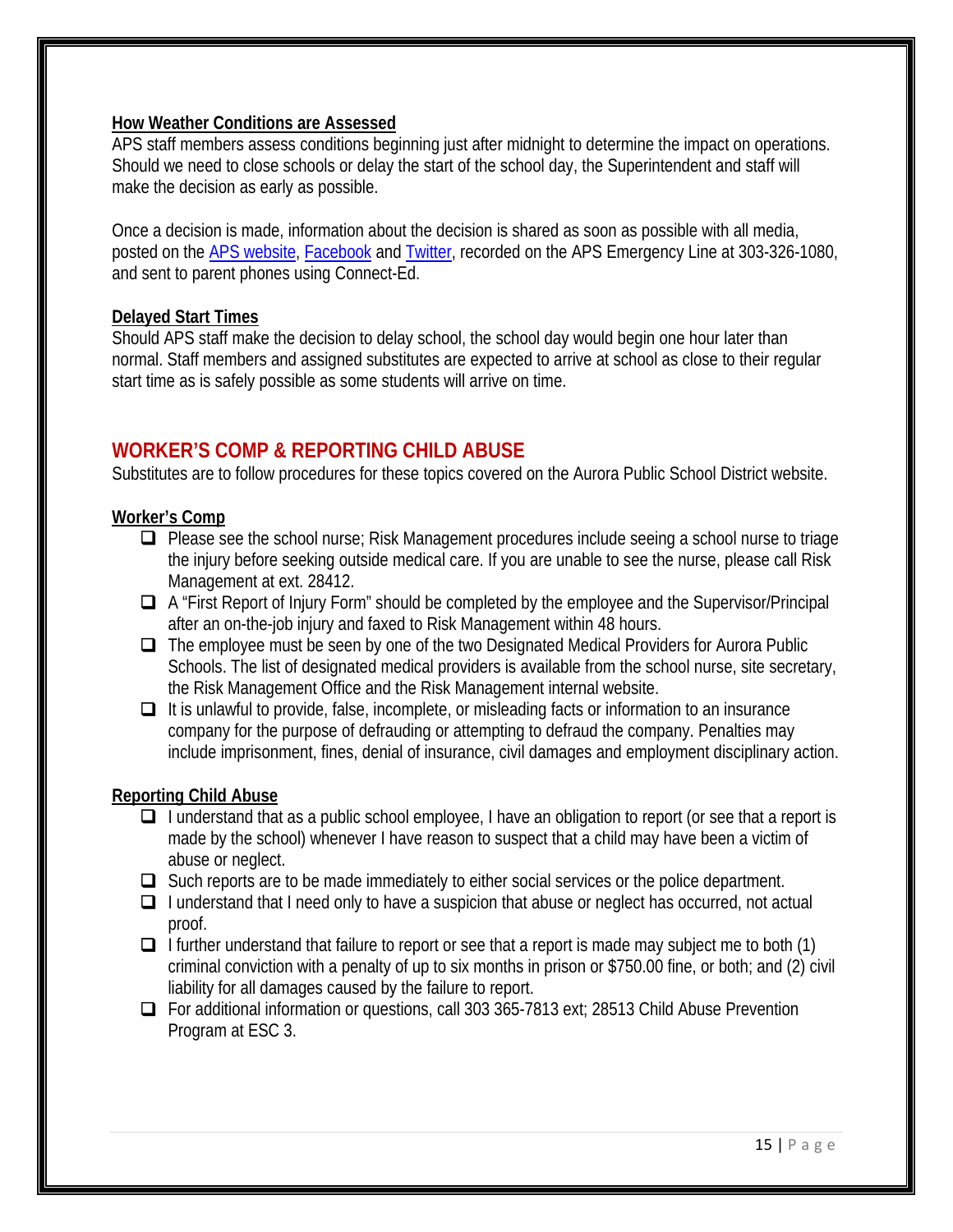#### **MISCELLANEOUS GUIDELINES**

- Observations relative to students, teachers, parents, school programs, or other personnel should be discussed with the administrator in a professional manner.
- $\Box$  If you are subbing in two (2) half day sub jobs on the same duty day, you must be able to get to the second half day sub job on time or you may be removed from the sub job. **You will not be compensated for the second half day sub job under any circumstances.**
- □ Please do not pick up sub assignments that you cannot perform 100% during your duty day. For example, please use discretion when accepting special education and physical education assignments as these may require more physical activity.
- □ Leaving early during a fire drill is not acceptable, and can initiate being excluded from that particular school.
- $\Box$  Please use the school's attendance line when cancelling a same duty day absence if no one is available to take your call at the site/school.
- If you retire from PERA, please send your information to the Benefits Office; not the Sub Office.
- $\Box$  It is the substitute's responsibility to follow the policies and procedures contained in the Substitute Handbook.
- $\Box$  It is the substitute's responsibility to submit a current copy of their Substitute Authorization/Teacher's License to the sub office to prevent being deactivated in the AESOP System.
- Substitutes should create "non-work days" in their Aesop profile when unavailable to sub.

#### **PREGNANCY**

- $\Box$  In accordance with procedures for full-time personnel, substitutes who become pregnant should notify the Substitute Office by the third month of pregnancy.
- $\Box$  Normally, the employment of the pregnant substitute would temporarily end at the sixth month of pregnancy unless a physician's statement is submitted indicating the substitute is physically able to continue working.
- $\Box$  The physician's statement shall indicate when the substitute's employment shall end, from a medical standpoint, if the employment is to continue beyond the sixth month of pregnancy

#### **SUBSTITUTE EXPECTATIONS**

#### **Licensed and Classified Substitutes**

- To become familiar with the policies and practices in the 2013-14 Substitute Handbook which govern the substitutes in the Aurora Public School District.
- $\Box$  Arrive early enough to make adequate preparation for the day's activities.
- $\Box$  Call the site before reporting to a same duty day job.
- $\Box$  Report to the sub job dressed in a professional manner.
- $\Box$  Sign in and out at the site or school for which you sub.
- $\Box$  Follow lesson plans and other directions.
- $\Box$  In the unusual circumstance that lesson plans are not available, contact the administrator or other teachers for input on instruction.
- $\Box$  Spend all instructional time working with the students.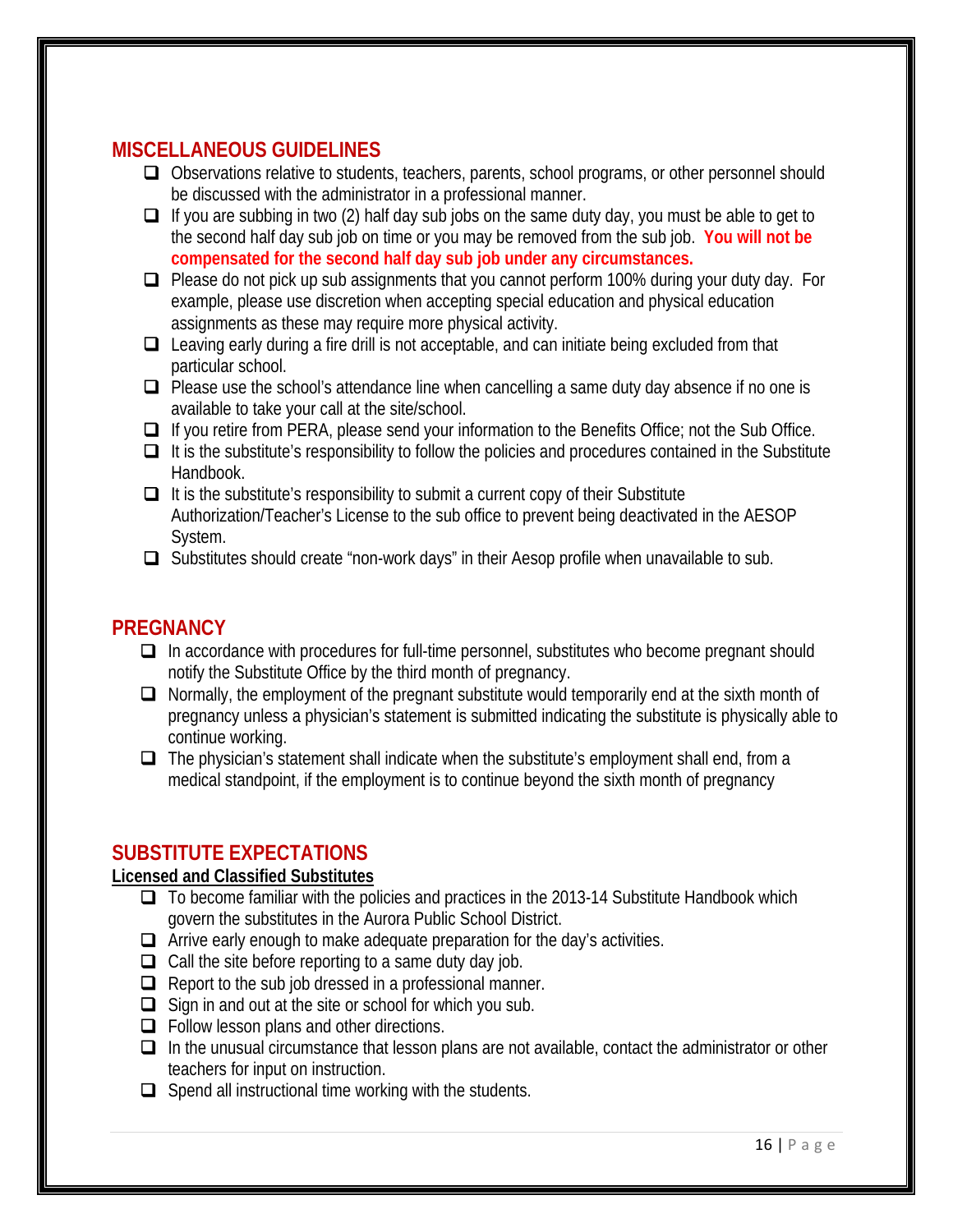- $\Box$  Work wherever is needed during the actual teacher's planning period when not in a long term sub assignment.
- $\Box$  Personal work during class time is not permitted.
- $\Box$  Leave a complete report of the day's accomplishments for the regular teacher, including attendance, new enrollees or withdrawals, material covered, and any other pertinent information.
- $\Box$  Bring emergency activity ideas in case the lesson plans are not available.
- $\Box$  Do not dismiss students early or keep them after school without administrator approval.
- $\Box$  Do not release students to leave school with anyone unless cleared in the school office.
- $\Box$  Do not use profane, vulgar, racially demeaning or discriminatory language.
- $\Box$  Corporal punishment is prohibited as a form of discipline.
- $\Box$  Report any student injuries to the school office immediately.
- $\Box$  If students become ill, send them to the school office immediately with another student's assistance.
- $\Box$  Do not leave students unsupervised at any time.
- $\Box$  Do not violate confidentiality of student records at any time.

### **AESOP**

#### **SUBSTITUTES ACCESS TO THE AESOP WEB/PHONE SYSTEM**

- **Q** Please log into the Aesop system to review your Aesop Substitute Profile at [www.aesopeducation.com.](http://www.aesopeducation.com/)
- □ Your login ID will be your ten digit phone number. You will receive your pin number the next day after the sub orientation by calling the office at 303-344-8060 ext. 28033 or 28029.
- You can access your profile via the phone by dialing 1-800-942-3767.
- □ Please log into the Aesop website to access the Substitute Web Guide, by clicking on the "HELP" option, for help in navigating the online system.
- $\Box$  Once you have been given a pin number, you will be able to get your Employee ID Badge, (Monday – Friday from  $7:30 - 4:15$ ) in room  $#108$ .
- $\Box$  You may start immediately using the computer or phone to search for open jobs and assign yourself to jobs, once you have been given a pin number.

#### **Next Day and Future Absences**

AESOP calls substitutes between 5:00 a.m. and 10:30 p.m. for next day absences as well as absences for the next 60 days.

#### **Same Day Absences**

- AESOP begins calling substitutes at 5:00 a.m.
- $\Box$  Calls may be received after the stated start time.
- $\Box$  If you wish to accept the assignment late, accept and then call the site to verify the need for a substitute still exists and to state your expected arrival time.
- $\Box$  If there is no longer a need, the secretary will remove your name from the sub job, or call the Substitute Office to remove your name from the sub job.